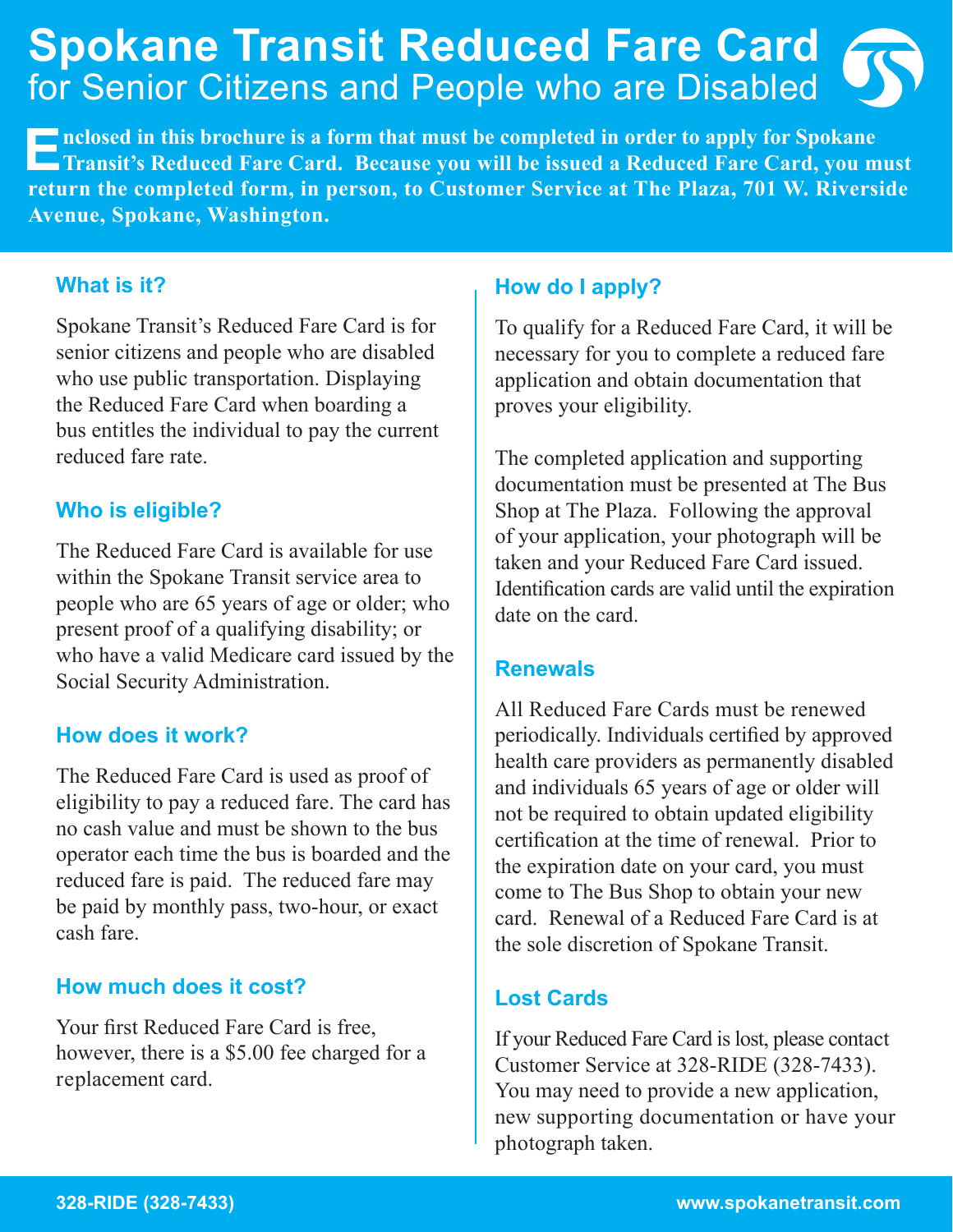# Medical Eligibility Criteria



## **Section 1. Non-Ambulatory Disabilities**

1. **Wheelchair User.** Impairments which, regardless of cause, require the use of a wheelchair for travel.

## **Section 2. Semi-Ambulatory Disabilities**

- 1. **Restricted Mobility.** Impairments which cause individuals to walk with difficulty including, but not limited to, individuals using a long leg brace, a walker or crutches to achieve mobility, or birth defects and/ or other muscular/skeletal disabilities causing mobility restriction.
- 2. **Arthritis**. Persons whose arthritis causes a functional motor defect in any two major limbs. (American Rheumatism Association criteria may be used as a guideline for the determination of arthritic disability; Therapeutic Grade III, Functional Class III, or Anatomical State III or worse is evidence of arthritic disability.)
- 3. **Loss of Extremities**. Persons with dysmorphism or amputation of both hands, one hand and one foot, or lower extremity at or above the tarsal region. Loss of major function may be due to degenerative changes associated with vascular or neurological deficiencies, traumatic loss of muscle mass or tendons, bony or fibrous ankylosis at unfavorable angle, or joint subluxation or instability.
- 4. **Cerebrovascular Accident.** Persons displaying one of the following, four months post-CVA:
	- a. Pseudobulbar palsy; or
	- b. Functional motor defect in any of two extremities; or
- c. Ataxia affecting two extremities substantiated by appropriate cerebellar signs or propioceptive loss.
- 5. **Respiratory**. Persons displaying respiratory impairment (dyspnea) of Class 3 or greater as defined by "Guides to the Evaluation of Permanent Impairment: The Respiratory System," Journal of the American Medical Association, 194:919 (1965)
- 6. **Cardiac**. Persons displaying functional classifications III or IV and therapeutic classifications C, D, or E cardiac disease as defined by Diseases of the Heart and Blood Vessels – Nomenclature and Criteria for Diagnosis, New York Heart Assoc. (6th Edition).
- 7. **Dialysis**. Persons who must use a kidney dialysis machine in order to live.
- 8. **Disorders of the Spine**. Persons who are disabled by one or more of the following:
	- a. Fracture of vertebrae, residuals, or with cord involvement with appropriate motor and sensory loss; or
	- b. Generalized osteoporosis with pain, limitation of back motion, paravertebral muscle spasms, and compression of fracture of vertebra; or
	- c. Ankylosis or fixation of cervical or dorsolumbar spine at 30 degrees or more of a flexion measured from the neutral position and one of the following:
		- i. Calcification of the anterior and lateral ligaments as shown by x-ray; or
		- ii. Dilateral ankylosis of sacroiliac joints and abnormal apophyseal articulation as shown by x-ray.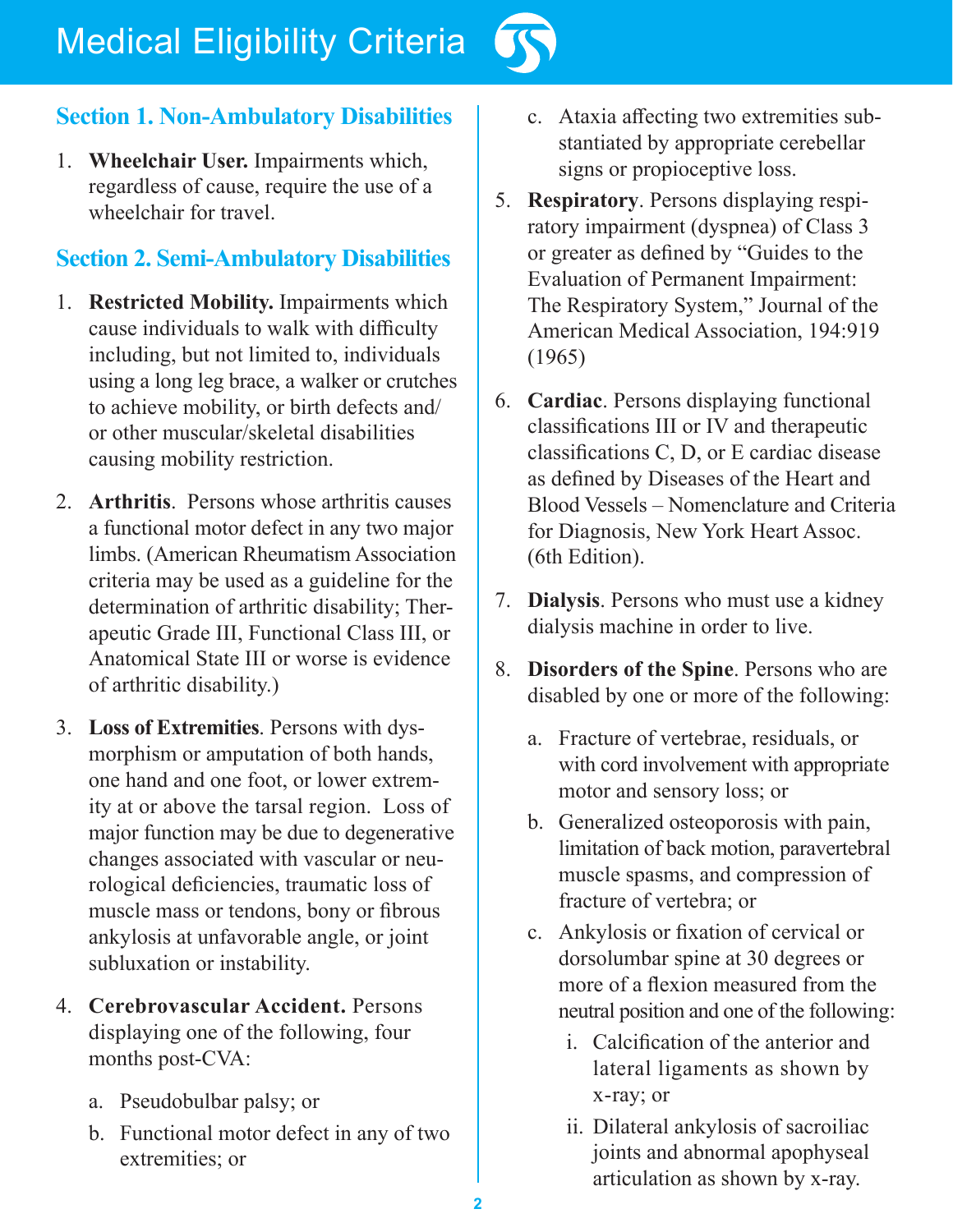

- 9. **Nerve Root Compression Syndrome.** A person whose disability is caused by:
	- a. Pain and motion limitation in back of neck; and
	- b. Cervical or lumbar nerve root compression as evidenced by appropriate radicular distribution of sensory, motor and reflex abnormalities.
- 10. **Motor**. Persons whose disability is caused by one or more of the following:
	- a. Faulty coordination or palsy from brain, spinal or peripheral nerve injury; or
	- b. A functional motor deficit in any two limbs; or
	- c. Manifestations significantly reducing mobility, coordination and perceptiveness not accounted for in prior categories.
- 11. **HIV**. A person with HIV who meets Social Security eligibility criteria or who meets Washington State (GAU/Welfare) medical criteria.

## **Section 3. Visual Disabilities**

- 1. Persons who are disabled because of:
	- a. Visual acuity of 20/200 or less in the better eye with correcting lenses; or
	- b. Contraction of visual field:
		- i. So the widest diameter of visual field subtending and angular distance is no greater than 20 degrees; or
		- ii. To 10 degrees or less from the point of fixation; or
		- iii.To 20 percent or less visual field efficiency

2. Persons who, by reason of a visual impairment, do not qualify for a Driver's License under regulations of the Washington State Department of Motor Vehicles.

## **Section 4. Hearing Disabilities**

- 1. Persons who are disabled because of hearing impairments manifested by one or more of the following:
	- a. Better ear pure tone average of 90 dB HL (unaided) as measured with standardized testing materials.
- 2. Eligibility may be certified by a physician licensed by the State of Washington or by an audiologist certified by the American Speech, Language, and Hearing Association.

## **Section 5. Neurological Disabilities**

### 1. **Epilepsy**

- a. Persons who are disabled because of:
	- i. A clinical disorder involving impairment of consciousness characterized by uncontrolled seizures (grand mal or psychomotor) substantiated by EEG occurring more frequently than once per week in spite of prescribed treatment with:
		- 1. **Diurnal episodes** (loss of consciousness and convulsive seizure); or
		- 2. Nocturnal episodes which show residuals interfering with activity during the day; or
		- 3. A disorder involving petit mal or mild psychomotor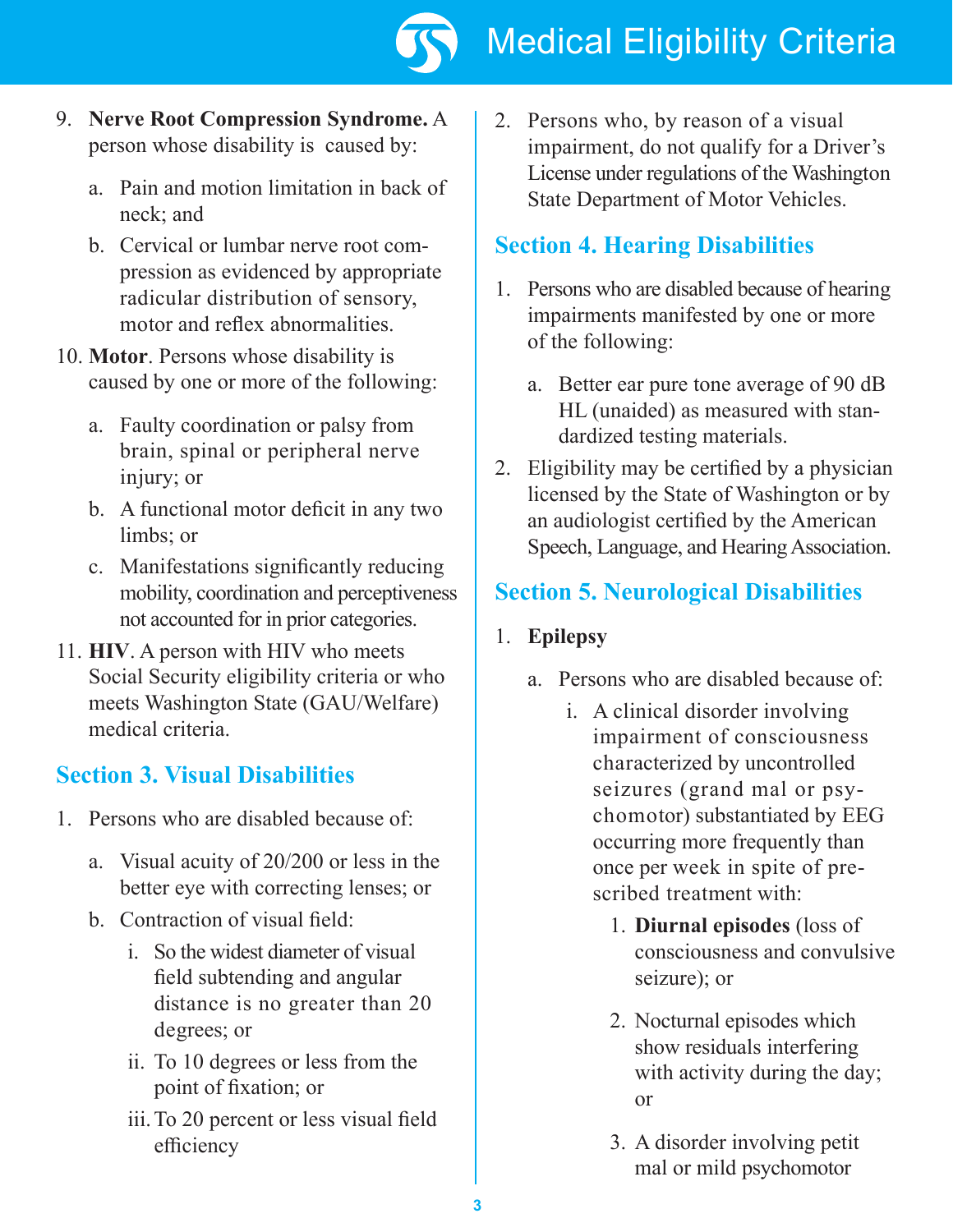seizures substantiated by EEG occurring more frequently than once per week in spite of prescribed treatment with:

- a. Alteration of awareness or loss of consciousness; and
- b. Transient postical manifestations of conventional or antisocial behavior.
- c. Persons exhibiting seizurefree control for a continuous period of more than six (6) months duration are not included in the statement of epilepsy defined in this section.
- 2. **Neurological Disability.** A person whose disability is caused by cerebral palsy, multiple sclerosis, muscular dystrophy, or other neurological and physical impairments not controlled by medication.

## **Section 6. Cognitive Disabilities**

- 1. **Developmental Disabilities.** A person whose intellectual or developmental delay is characterized both by a significantly below-average score on a test of mental ability or intelligence and by limitations in the ability to function in areas of daily life, such as communication, social situations and self-care; and
	- a. The disability originates before such individual attains age 18,
	- b. The condition has continued, or can be expected to continue, indefinitely,
	- c. The condition substantially limits one or more major life activities on an ongoing basis.
- 2. **Adult Cognitive Disability.** Persons who, ocurring after age 18, experience ongoing impairment(s) in cognition that substantially limit one or more major life activities, including individuals who meet SSA, SSI or SSDI eligibility criteria.
- 3. **Autism.** Persons who are disabled because of a syndrome described as consisting of withdrawal, very inadequate social relationships, language disturbances, and monotonously repetitive motor behavior appearing generally before the age of six and characterized by severe withdrawal and inappropriate response to extended stimuli.

## **Section 7. Mentally Disordered Disabilities (Emotionally Disturbed)**

Those persons diagnosed as substantially disabled by mental illness who meets one of the following criteria:

- a. Are living in a board and care home and receiving state or federal financial assistance and participate in a state or federally funded work activity center or workshop.
- b. Are living at home under supervision and participation in a state or federally funded state or federal work activity center or workshop.
- c. Are participating in any training or rehabilitation program established under federal, state, county or city governmental agencies.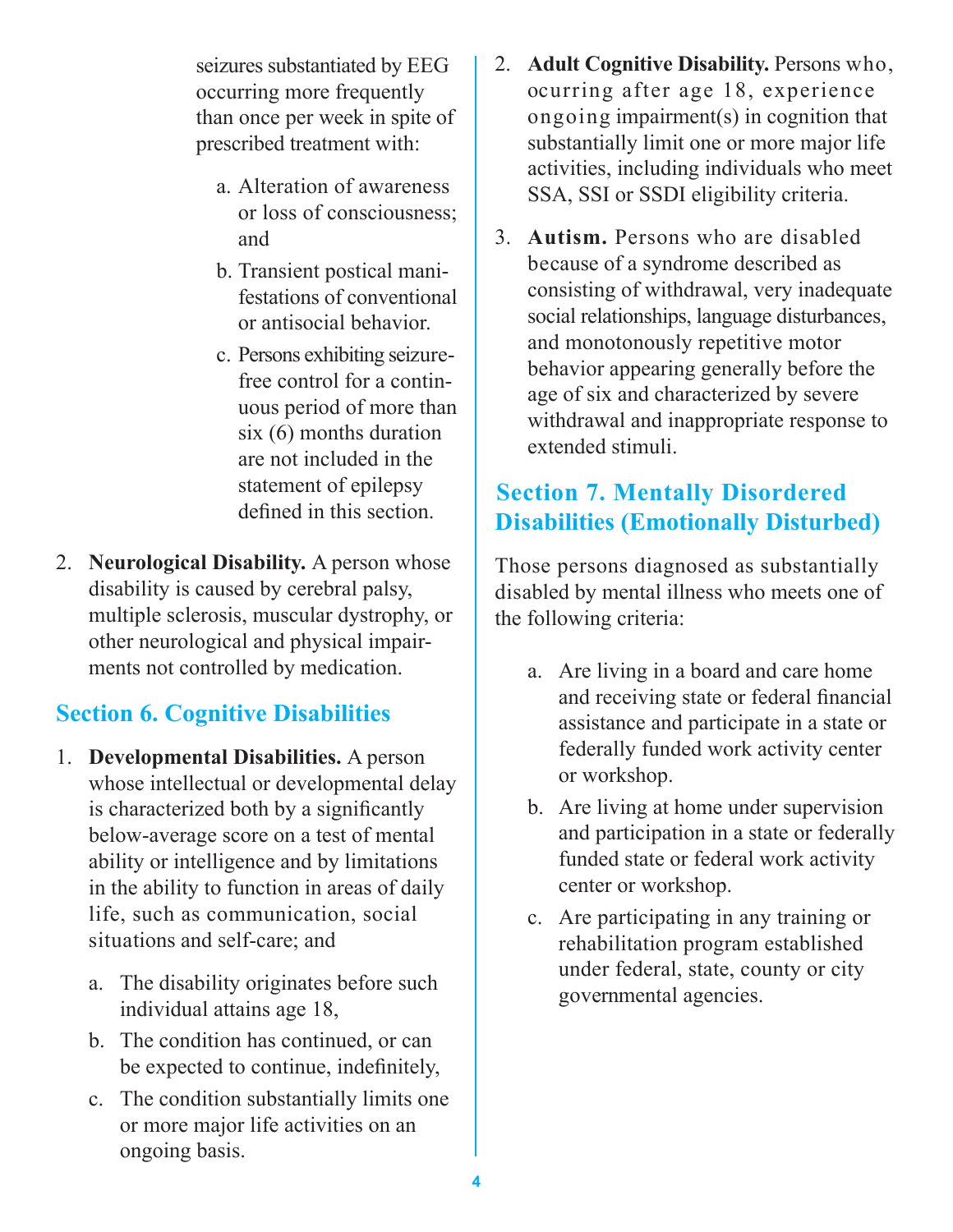## Application for Spokane Transit Reduced Fare Card for Senior Citizens and People who are Disabled

| <b>Please Print</b>                                                                                                                                                                                                                                                                                                                                                                                                                                                                             |                               |  |
|-------------------------------------------------------------------------------------------------------------------------------------------------------------------------------------------------------------------------------------------------------------------------------------------------------------------------------------------------------------------------------------------------------------------------------------------------------------------------------------------------|-------------------------------|--|
|                                                                                                                                                                                                                                                                                                                                                                                                                                                                                                 | For office use only:          |  |
|                                                                                                                                                                                                                                                                                                                                                                                                                                                                                                 | Approved JDisapproved         |  |
|                                                                                                                                                                                                                                                                                                                                                                                                                                                                                                 |                               |  |
|                                                                                                                                                                                                                                                                                                                                                                                                                                                                                                 |                               |  |
|                                                                                                                                                                                                                                                                                                                                                                                                                                                                                                 |                               |  |
|                                                                                                                                                                                                                                                                                                                                                                                                                                                                                                 |                               |  |
| Please provide the name and telephone number of a friend, relative<br>or other contact person who does not live with you.                                                                                                                                                                                                                                                                                                                                                                       |                               |  |
|                                                                                                                                                                                                                                                                                                                                                                                                                                                                                                 |                               |  |
| I am applying for a Reduced Fare Card on the following basis. Please check only one.                                                                                                                                                                                                                                                                                                                                                                                                            |                               |  |
| I am 65 years of age or older. (Proof of age required. Include a photocopy of either a birth certificate,<br>driver's license, Washington State ID Card or Medicare Card. A photocopy must be included with your<br>application. Please do not send original documents. (Your application is complete; please sign at the<br>bottom of this page.)                                                                                                                                              |                               |  |
| I am providing a valid Medicare Card. (Your application is complete; please sign at the bottom of this<br>page.)                                                                                                                                                                                                                                                                                                                                                                                |                               |  |
| I am providing a current Third Party Query (TPQ) letter issued by the Social Security Administration as<br>proof that I am receiving Social Security Benefits or Supplemental Security Income benefits due to disability.<br>(Your application is complete, please sign at the bottom of this page.)                                                                                                                                                                                            |                               |  |
| I am providing proof of current eligibility by the Veteran's Administration as having a disability of at least<br>40%. (Your application is complete; please sign at the bottom of this page.)                                                                                                                                                                                                                                                                                                  |                               |  |
| Please read the applicant section of the Medical Eligibility Criteria and Conditions brochure before<br>completing this section.                                                                                                                                                                                                                                                                                                                                                                |                               |  |
| I have an obvious physical impairment(s) effectively such that I have difficulty in using public transportation<br>without special planning, design or facilities. My impairment meets Section _______ Number _______<br>Letter _______ of the medical criteria listed in the Medical Eligibility Criteria. (Your application is<br>complete; please sign at the bottom of this page.)                                                                                                          |                               |  |
| I am medically disabled effectively such that I have difficulty in using public transportation without special<br>planning, design or facilities. My disability is certified by a Physician, Psychiatrist, Psychologist (Ph.D.),<br>Audiologist, ARNP, or Physician Assistant, licensed in the State of Washington. (You and your health care<br>provider need to complete the back of this form. Spokane Transit reserves the right to contact your Health<br>Care Provider for verification.) |                               |  |
| Applicant's Signature                                                                                                                                                                                                                                                                                                                                                                                                                                                                           | Date $\overline{\phantom{a}}$ |  |

Upon request, alternative formats of this document will be produced for people with disabilities. Please call (509) 325-6094 or TTY 711 or email ombudsman@spokanetransit.com.